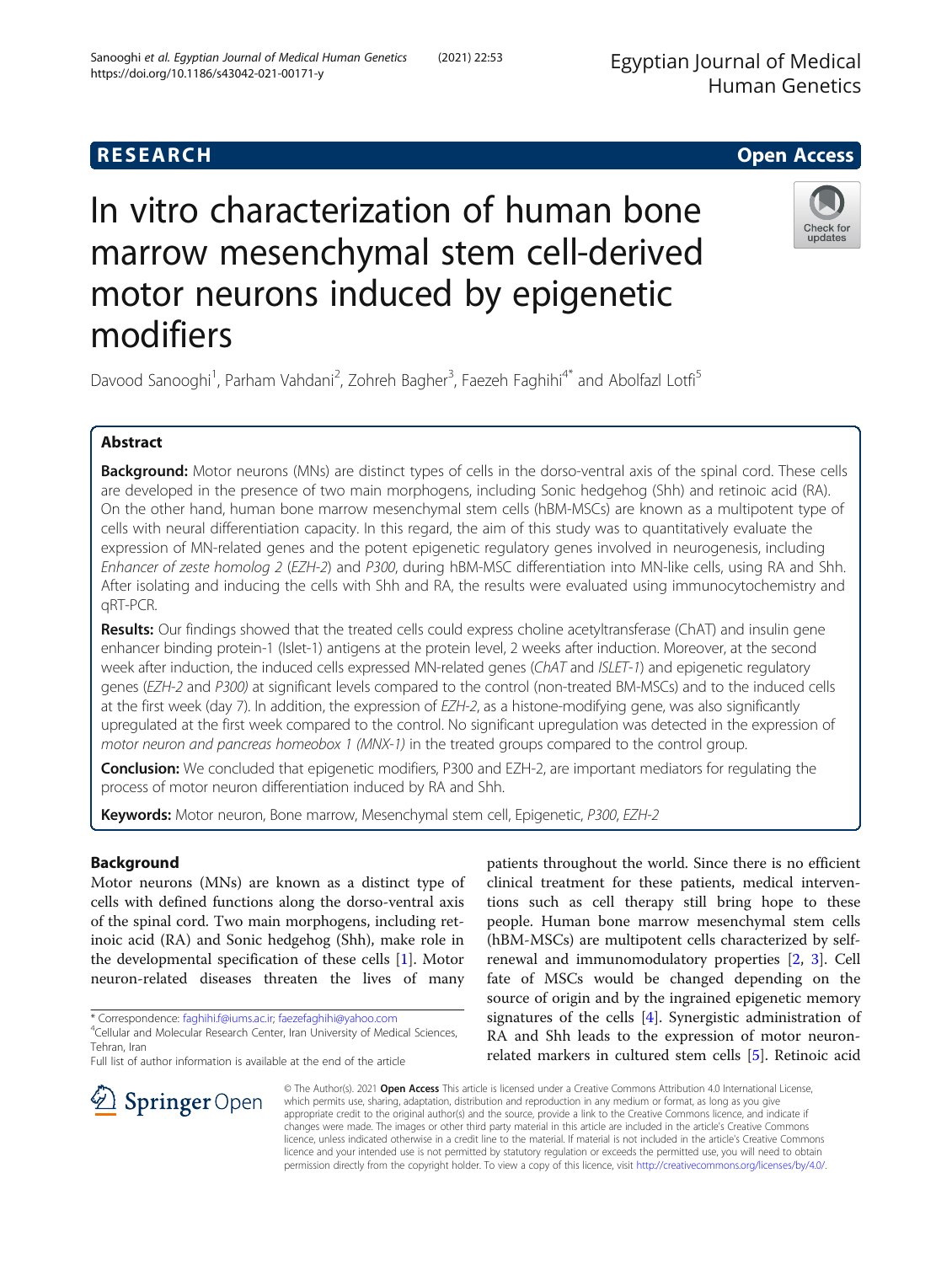plays a major role in the development of stem cells; however, little is known about the mechanisms for the repression of RA-regulated genes [[6\]](#page-6-0). Moreover, the evolutionary conserved developmental morphogens, the Hedgehog family, have critical roles in stem cell development and functions [\[7](#page-6-0)]. During the development of human stem cells, differential gene expression is retained through mitosis. Such stable alterations in the gene expression occur during progression from stem cells into differentiated progenies. The commitment of stem cells to differentiate into a particular cell type requires upregulating the expression of genes responsible for a specific phenotype and suppressing the expression of other genes that maintain the stemness properties  $[8, 9]$  $[8, 9]$  $[8, 9]$  $[8, 9]$ . By imposing functionally relevant modifications to the genome, histone-modifying enzymes regulate the accessibility of transcription factors and other modulators to the genes [[9,](#page-6-0) [10\]](#page-6-0). For example, a histone-lysine N-methyltransferase enzyme called enhancer of zeste homolog 2 (EZH-2) regulates the transition from proliferation to differentiation and accelerates the onset of neurogenesis [[11,](#page-6-0) [12](#page-6-0)]. Moreover, it regulates the balance between self-renewal and differentiation in the cerebral cortex cells [\[11](#page-6-0)], controls neural stem cell state  $[13]$  $[13]$ , and prevents premature differentiation [\[11](#page-6-0), [14](#page-6-0)]. Through an epigenetic mechanism, Shh signaling regulates the expression of EZH-2 and manages the expression of genes involved in numerous physiological functions such as neural cell survival and differentiation, in vivo [\[15](#page-6-0), [16\]](#page-6-0).

On the other hand, a histone acetyltransferase, P300, makes a role in the regulation of neurogenesis in the spinal cord motor neurons [[5](#page-6-0), [17](#page-6-0)]. Tight control on the function of P300 is critical to ensure precise histone acetylation and gene activation. Numerous studies have examined the functional requirement of P300 to act as a co-activator or an acetyltransferase for other transcription regulators [[18](#page-6-0)]. In embryonic spinal motor neurons, P300 and CREB-binding protein (CBP) contribute to the maintenance of Islet-1 expression as the main motor neuron-related transcription factor [\[19](#page-6-0)]. The decrease in the number of MNs in CBP/P300 compound mutant embryos confirms that these coactivators act redundantly to promote MN specification, in vivo.

The gene expression and epigenetic regulation underlying the process of mesenchymal stem cell differentiation into motor neurons are poorly understood. Therefore, the purpose of this study was to quantitatively investigate the expression of motor neuron-related genes and the potent epigenetic regulatory genes involved in neurogenesis, including EZH2 and P300, during differentiation of human BM-MSCs into motor neuron-like cells, using RA and Shh.

#### **Methods**

#### Isolation and culture of human bone marrow-derived mesenchymal stem cells

The protocol for the aspiration of human bone marrow was approved by the university research ethics committee. After diluting 5 ml of the aspirated samples with an equal volume of phosphate-buffered saline (PBS; Gibco, USA), to isolate bone marrow mesenchymal stem cells (BM-MSCs), the solution was loaded onto 20 ml of Ficoll (Inno-Train, Germany) and centrifuged (400×g, 20 min). The mononuclear cells were then collected, washed twice with PBS, and seeded in tissue culture flasks 75 cm<sup>2</sup> (TPP, Switzerland) at a density of  $10^5$ cells/ml using Dulbecco's modified Eagle's medium (DMEM-F12) supplemented with 15% fetal bovine serum (FBS), 100 U/ml penicillin, and 100 μg/ml streptomycin (all reagents from Gibco, USA). The cells were cultured at 37 °C in an incubator containing 5%  $CO<sub>2</sub>$ . The culture medium was refreshed every 3 days. The cells were passaged at the ratio of 1: 3, upon reaching 80% confluence [[20\]](#page-6-0). The third passage cells were used for subsequent experiments.

#### Characterization of mesenchymal stem cells

Mesenchymal stem cells were characterized using mono-color cytofluorimetric analysis, according to our previous protocol [[21\]](#page-6-0). To do that,  $1\times10^5$  of these cells with 10% goat serum were incubated at 4 °C for an hour. After removal of the serum, the cells were labeled with monoclonal antibodies conjugated with red phycoerythrin (PE) or green fluorescein isothiocyanate (FITC)-conjugated monoclonal antibodies against human antigens including CD34, CD44, CD45, CD73, and CD90 (BD bioscience) at 4 °C for 40 min. In each case, an isotypematched control was used. Antigen expression data obtained by FACSCalibur Flow Cytometer (Becton Dickinson, UK) were analyzed by the FlowJo software.

#### Induction of mesenchymal stem cells into motor neuronlike cells

Human bone marrow mesenchymal stem cells were induced into motor neuron-like cells based on our previous protocol [[20](#page-6-0), [21](#page-6-0)]. In summary, the cells were cultured overnight at a density of  $10<sup>5</sup>$  cells/well in a 24well plate containing a complete expansion medium at 37 °C and 5%  $CO<sub>2</sub>$  humid incubator. Afterward, the existing medium was replaced with a pre-inductive medium consisting of DMEM-F12, 20% FBS, 10 ng/ml bFGF (Sigma, USA), 250 mM isobutylmethylxanthine (IBMX; Gibco, USA), 100 mM β-mercaptoethanol (β-ME; Gibco, USA), and 2% B27 (Invitrogen, USA) and stored overnight in an incubator. On the following day, after removing the inductive medium, the induced cells were treated with the first differentiation medium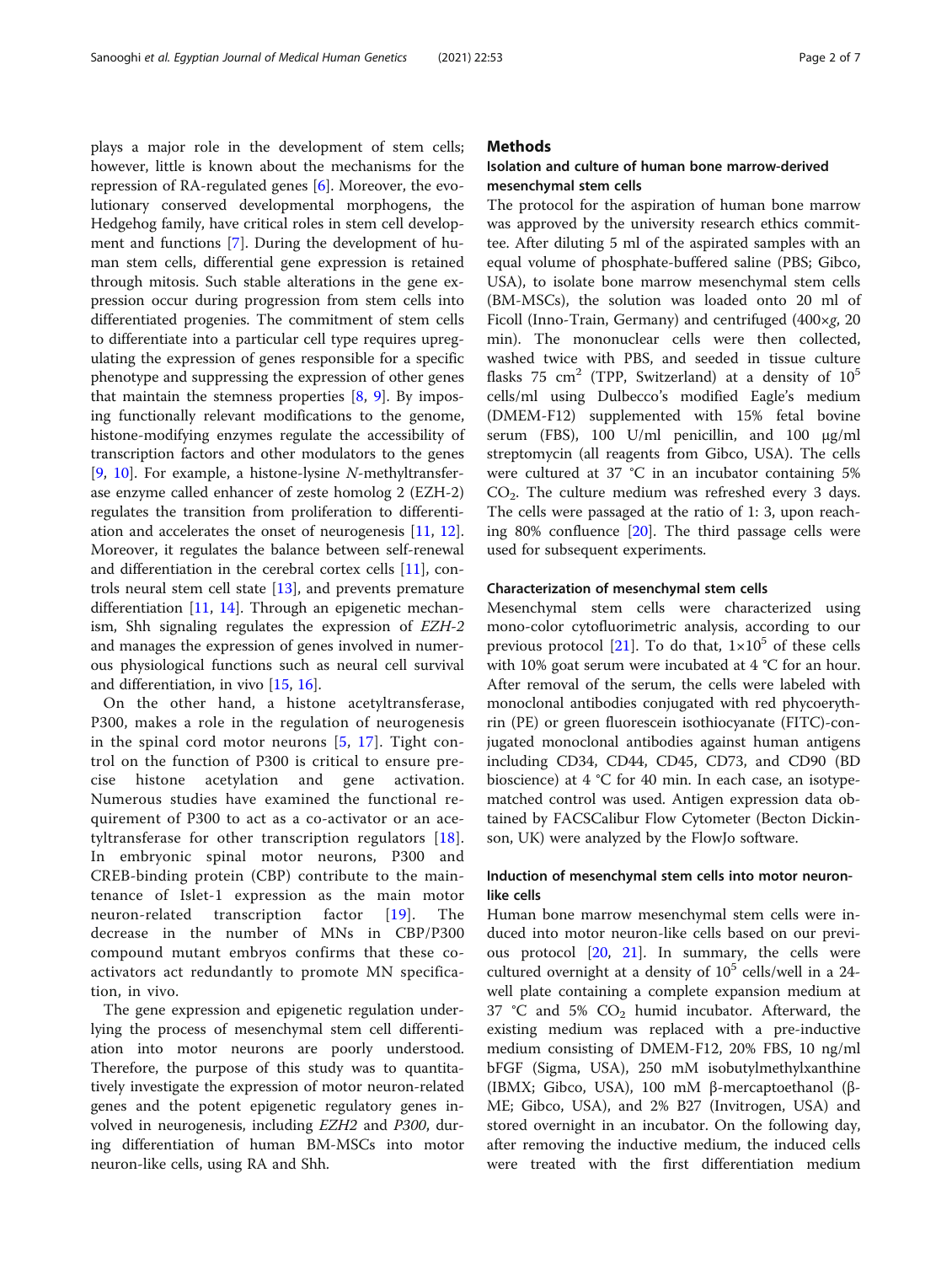<span id="page-2-0"></span>including DMEM-F12 supplemented with 0.01 mM RA (Sigma, USA), 100 ng/ml Shh (R&D, USA), and 0.2% B27 for a week. The first differentiation medium was then substituted with the second differentiation medium containing DMEM-F12 with brain-derived neurotrophic factor (BDNF; Invitrogen, USA) and 0.2% B27 as surviving factors, and differentiating cells were cultured in this medium for 1 week later.

#### Immunocytochemical staining

To evaluate the expression of relevant antigens at the protein level, the treated cells were fixed using 4% paraformaldehyde. Then, the cells were permeabilized by treatment with 0.2% Triton X-100 (Gibco, USA) in PBS. After washing, they were incubated with diluted 10% goat serum in PBS as a blocking buffer at room temperature for an hour to prevent nonspecific interactions. Thereafter, primary antibodies against human choline acetyltransferase (ChAT; Abcam, USA), Islet-1 (Santa Cruz, USA), and Mnx-1 (Abcam, USA) were incubated overnight with samples at 4 °C. After washing with PBS, the cells were labeled by incubation with the corresponding secondary antibodies (Sigma, USA) conjugated to FITC or PE at 37 °C for 45 min. Eventually, DAPI (Sigma, USA) was used to stain the nuclei, and

Table 1 List of primers used in qRT-PCR

| Target gene | <b>Primer sequence</b>                                      |
|-------------|-------------------------------------------------------------|
| GAPDH       | F' CTCATTTCCTGGTATGACAAC<br>R' CITCCICITGIGCICITGCI         |
| CHAT        | F: GCA GGAGAAGACAGCCAACT<br>R: TGCAAACCTCAGCTGGTCAT         |
| $MN - 1$    | E: AGCACCAGTTCAAGCTCAACA<br>R. ACCAAATCTTCACCTGGGTCTC       |
| $ISI FT-1$  | E: ATATCAGGTTGTACGGGATCAAATG<br>R: CACGCATCACGAAGTCGTTC     |
| P300        | E: GTTCTCCCTTACAGCAGCAACA<br>R: GCAGAGGATTCATGTTCTGCAAG     |
| F7H-2       | F: CCGGGCTAGGTTAATTGGGACCAAA<br>R: CTCGAGTTTGGTCCCAATTAACCT |

cell observation was accomplished by a DP70 fluorescence microscope (Olympus, Japan).

#### Q-RT PCR

The expressions of motor neuron-associated antigens and the regulating histone acetyltransferase and histone methyltransferase genes were confirmed by real-time PCR. After cell harvesting at days 7 and 14 post-induction, total RNA was extracted by TRIzol Reagent (Sigma, Germany). Then,

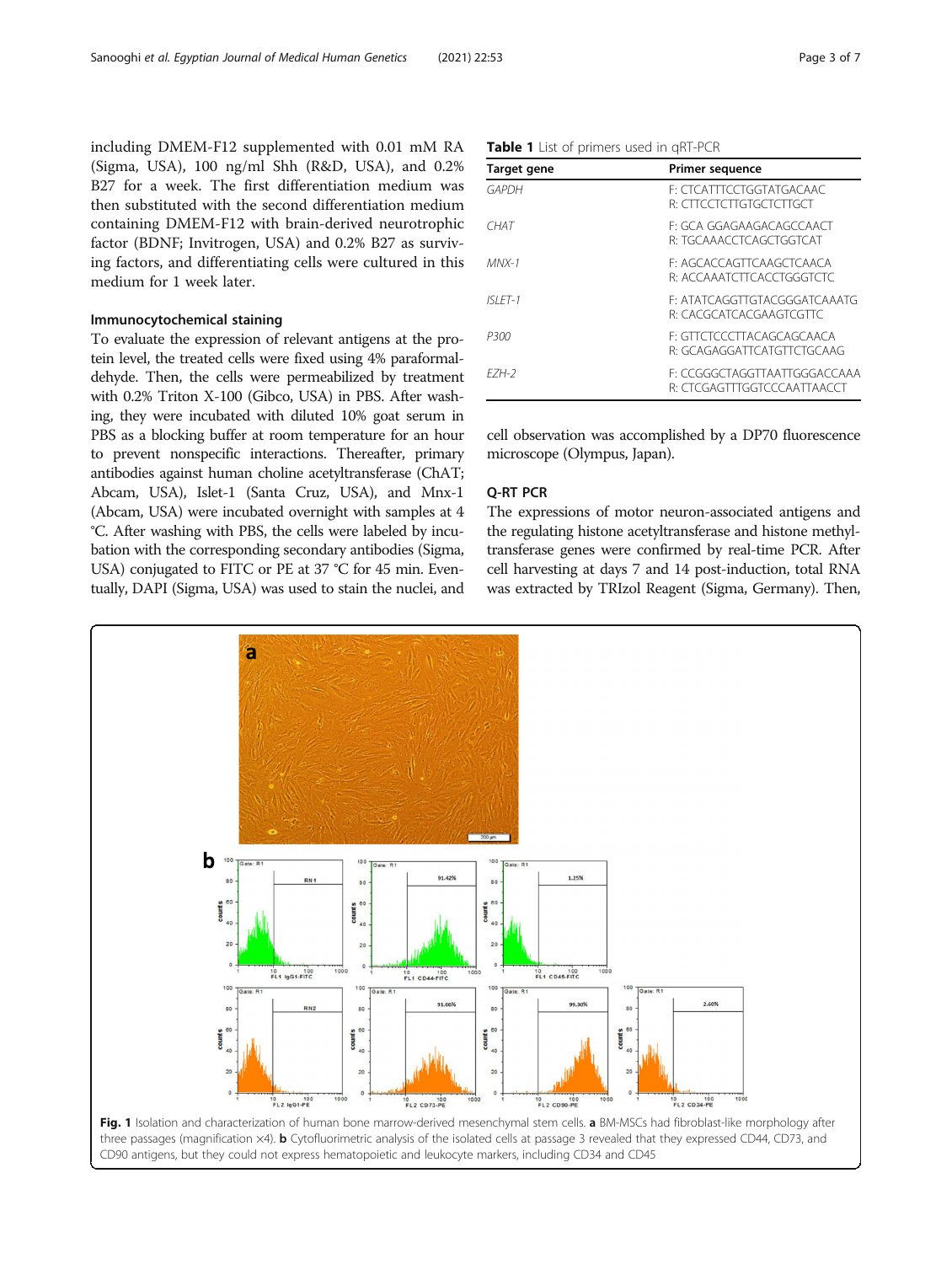the purity of RNA was quantitatively evaluated by spectrophotometer, and cDNA was synthesized from the extracted RNA using a cDNA Synthesis Kit (Fermentase, Canada). Eventually, RT-PCR reactions were performed in a 7500 real-time PCR system (Applied Biosystems, USA) in such a way that in each reaction, 2 μl of 12.5 ng cDNA was mixed with 5 μl of SYBR Green Master Mix (Applied Biosystems, USA) and 1 μl of corresponding forward and reverse primers (Table [1](#page-2-0)), and the total volume was reached to 20 μl by adding double-distilled water. The expression level of the GAPDH gene was considered as an internal control to normalize the expression levels of selected genes. Each target gene expression was evaluated in duplicate for three different mRNA samples.

#### Results

#### Isolation and characterization of human bone marrow mesenchymal stem cells

The isolated MSCs taken from human bone marrow had spindle-like morphology at passage 3 (Fig. [1](#page-2-0)a). These cells were able to express CD44, CD73, and CD90 markers on their surfaces, but they could not express hematopoietic antigens, such as CD45 and CD34 (Fig. [1](#page-2-0)b).

#### Differentiation of bone marrow mesenchymal stem cells into motor neuron-like cells

The expression of motor neuron-related markers, including ChAT, Islet-1, and Mnx-1, were evaluated using immunocytochemical staining. The results showed that the cells could express ChAT  $(45 \pm 13.4%)$  and Islet-1  $(53 \pm 10.1\%)$ . No expression of Mnx-1 was detected on day 14 (Fig. 2).

#### Evaluation of expression by real-time PCR

Treatment of hBM-MSCs with the induction medium led to the upregulation of motor neuron-related genes, including ISLET-1 and ChAT as well as histonemodifying enzyme genes, P300 and EZH-2, at the second week of induction when RA and Shh were removed ( $p \le 0.05$ ). Moreover, significant upregulation of EZH-2 was also detected at the first week when the result was compared with non-treated BM-MSCs as the control  $(p \le 0.05)$ . We could not detect any upregulation in the expression of MNX-1 compared to the control (Fig. [3\)](#page-4-0).

## Discussion

Mesenchymal stem cells derived from bone marrow are known as multipotent cells with immunomodulatory properties which have the potential to differentiate into

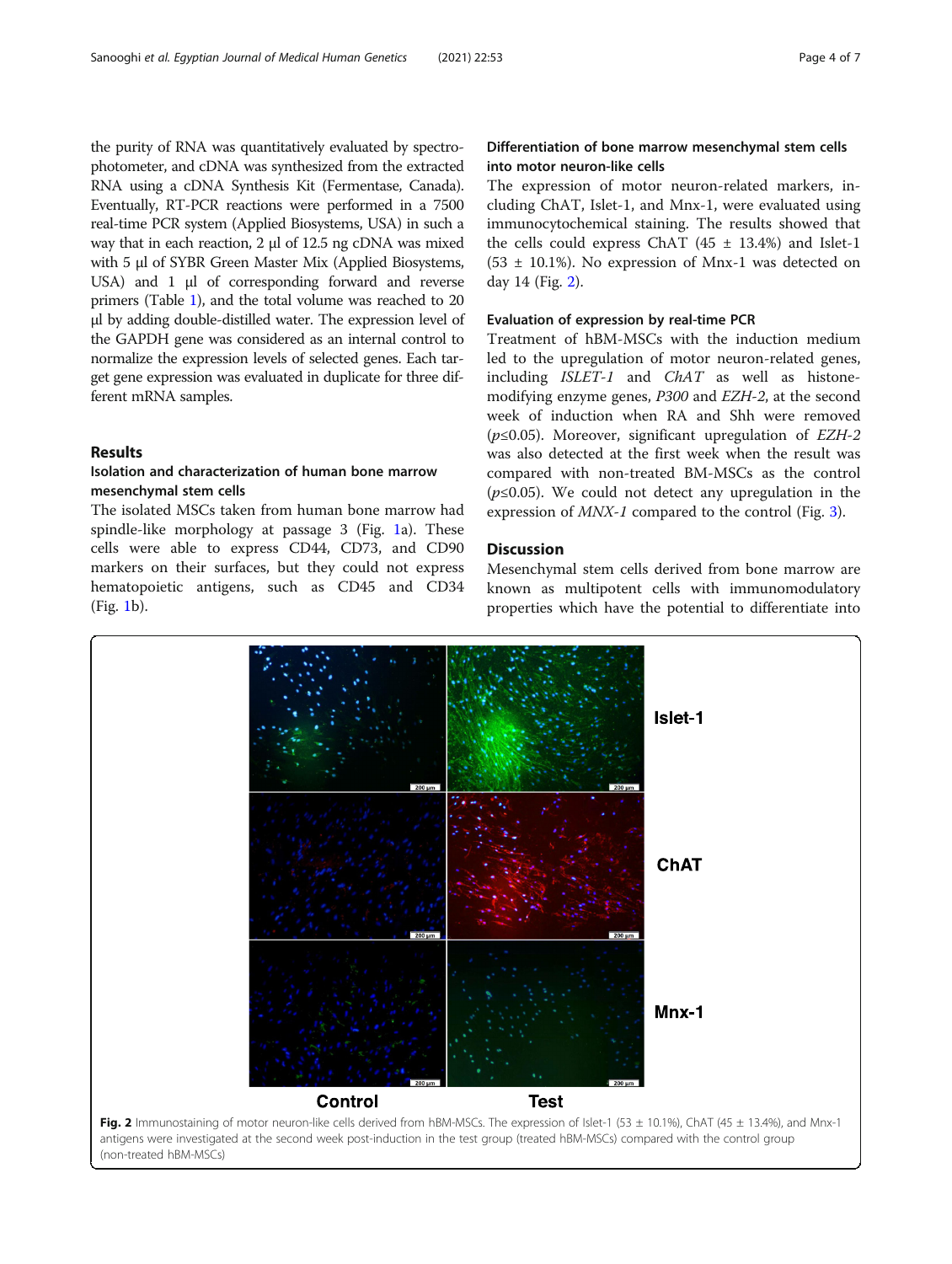<span id="page-4-0"></span>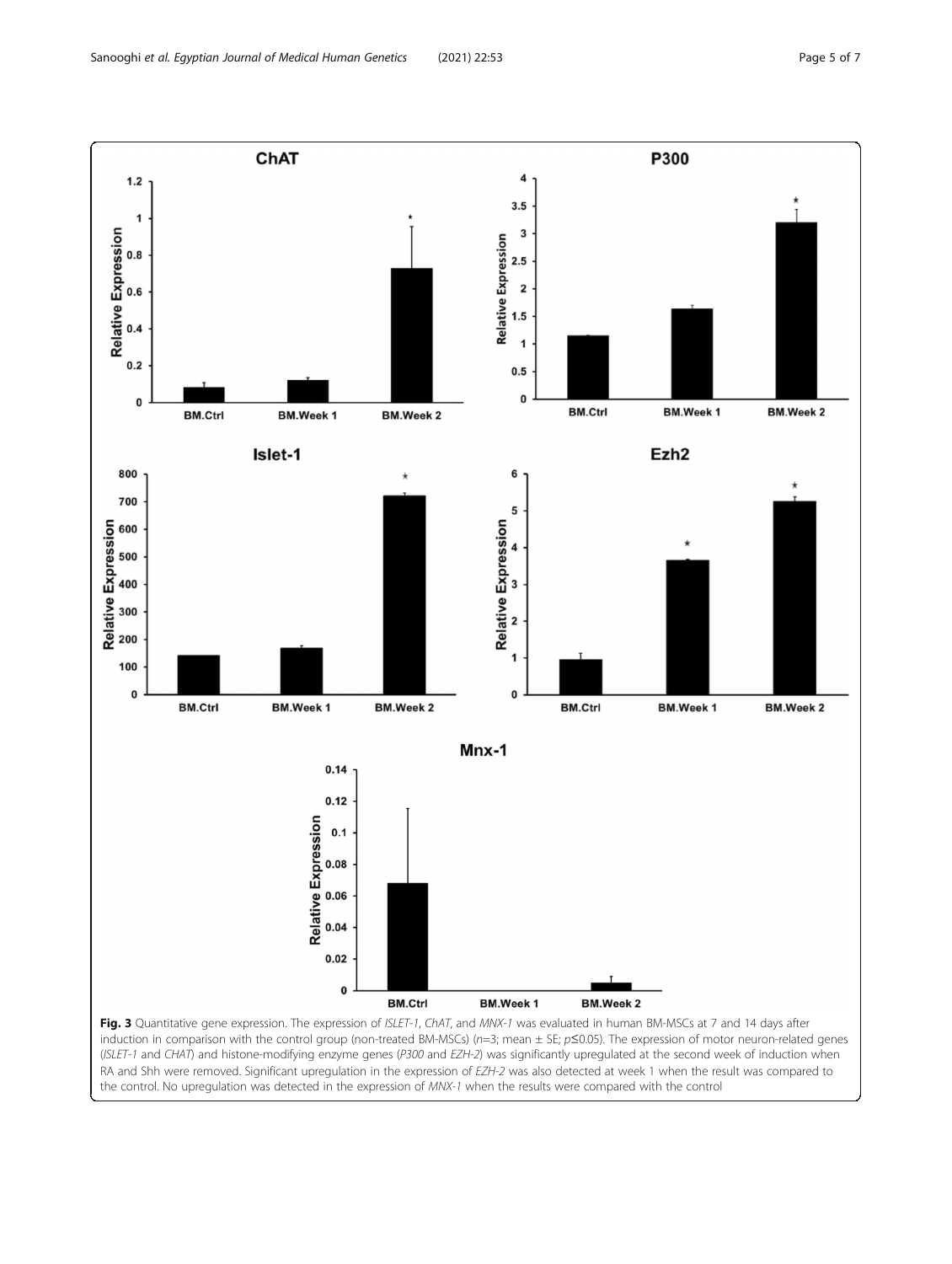neural cell lineages. During stem cell differentiation, some specific genes associated with the development of a particular phenotype are upregulated, and the genes accountable for stemness characteristics are inhibited [\[8](#page-6-0), [22\]](#page-6-0). For example, in histone-mediated epigenetic regulation of cell differentiation, some modifications alter the access of transcription factors and other modulators to gene promoters [[9,](#page-6-0) [10\]](#page-6-0).

In the process of motor neuron differentiation from mesenchymal stem cells, the relationship between gene expression and epigenetic regulation is poorly understood. So, the aim of this study was to quantitatively investigate the expression of the candid genes associated with motor neuron differentiation along with two potent epigenetic regulatory genes, called EZH-2 and P300, in motor neuron-like cells derived from hBM-MSCs. To induce the differentiation, we used two morphogens called RA and Shh which are responsible for the dorso-ventral specification of the spinal cord and the development of motor neurons, in vivo. To our knowledge, this is one of the first studies to evaluate the expression of EZH-2 and P300 during motor neuron differentiation of hBM-MSCs.

According to our results, the treated cells could express ChAT and Islet-1 as motor neuron-specific markers at both mRNA and protein levels at the second week of induction. Data were confirmed by qRT-PCR and immunocytochemistry. It has already been approved that the synergistic administration of RA and Shh upregulates the expression of Islet-1 and ChAT [[23\]](#page-6-0). Islet-1 as a LIM-homeodomain transcription factor is involved in the development of cholinergic amacrine cells and differentiation of motor neurons [[24](#page-6-0)]. We could not detect any upregulation in the expression of MNX-1 upon differentiation. Suppression of the expression of MNX-1 in mice can reduce the number of developing motor neurons; however, the target genes downstream of ISLET-1 are independent of  $MNX-1$  [[25\]](#page-6-0). We could detect significant upregulation in the expression of ISLET-1and ChAT at the second week of the induction after removal of RA and Shh. Accordingly, it seems that the morphogens tend to keep the cells in an immature state.

We could also detect the expression of EZH-2 and P300 genes for histone-lysine N-methyltransferase and histone acetyltransferase enzymes, respectively. EZH-2 is crucial for regulating the transition from proliferation to differentiation as well as suppressing forebrain traits [[26\]](#page-6-0). It also controls the condition of neurogenesis by coordination between neuro-regeneration and differentiation in the cerebral cortex [[11,](#page-6-0) [13](#page-6-0)]. In this regard, it seems that the expression of EZH-2 sets on the process of neurogenesis initiation by the transition from proliferation to differentiation and prevents premature differentiation in our experiment. It has been shown that EZH-2 has a serious time-dependent role during neurogenesis [[27\]](#page-6-0). In our study, the expression of EZH-2 upregulated in the presence of RA and Shh and continued to be expressed even after the removal of these two morphogens.

Based on our results, the expression of the P300 gene increased at the second week of differentiation after the removal of RA and Shh. The expression of P300 is required for astrocyte development and axon regeneration [[14,](#page-6-0) [28\]](#page-6-0). The development of motor neurons in the spinal cord is dependent on CBP [\[29](#page-6-0)]. Through synergistic interaction with RA receptor (RAR) and Neurogenin 2, CBP and its paralog, P300, as co-activator are involved in regulating neurogenesis and following stages of neural differentiation in spinal motor neurons [\[28,](#page-6-0) [29\]](#page-6-0). This coactivator participates in maintaining the expression of ISLET-1 in embryonic spinal MNs. As we could see, the expression of ISLET-1 was also upregulated at the second week post-induction. According to Toch et al., the mutation in the CBP/P300 compound reduces the number of developing MNs in the embryos. This indicates that P300 acts redundantly in neural progenitors to promote MN specification [[19](#page-6-0)]. Interestingly, other researchers suggest that CBP and P300 also act in postmitotic MNs to regulate later aspects of development [[29\]](#page-6-0). This phenotype is due to the downregulation of ISLET-1 in MNs, suggesting that the activity of CBP and P300 in post-mitotic MNs may depend on the downregulation of *ISLET-1* [[19](#page-6-0)].

#### Conclusion

It can be concluded that neuronal inducing morphogens, including RA and Shh, have regulatory effects on the expression of epigenetic regulatory genes, EZH-2 and P300, during differentiation of mesenchymal stem cells into motor neurons. These regulatory effects eventually lead to the expression of motor neuron-related markers such as *ChAT* and *ISLET-1*, which indicate the completion of the differentiation process.

#### Abbreviations

hBM-MSCs: Human bone marrow mesenchymal stem cells; MNs: Motor neurons; Shh: Sonic hedgehog; RA: Retinoic acid; EZH-2: Enhancer of zeste homolog 2; ChAT: Choline acetyltransferase; ISLET-1: Insulin gene enhancer binding protein-1; MNX-1: Motor neuron and pancreas homeobox 1; CBP: CREB-binding protein; IBMX: Isobutylmethylxanthine; β-ME: β-Mercaptoethanol; BDNF: Brain-derived neurotrophic factor

#### Acknowledgements

Not applicable

#### Authors' contributions

DS and PV contributed to the investigation, data curation, and formal analysis. ZB contributed to the methodology. FF contributed to the supervision, conceptualization, and writing—review and editing. AL contributed to the conceptualization and writing—review and editing. All authors read and approved the final manuscript.